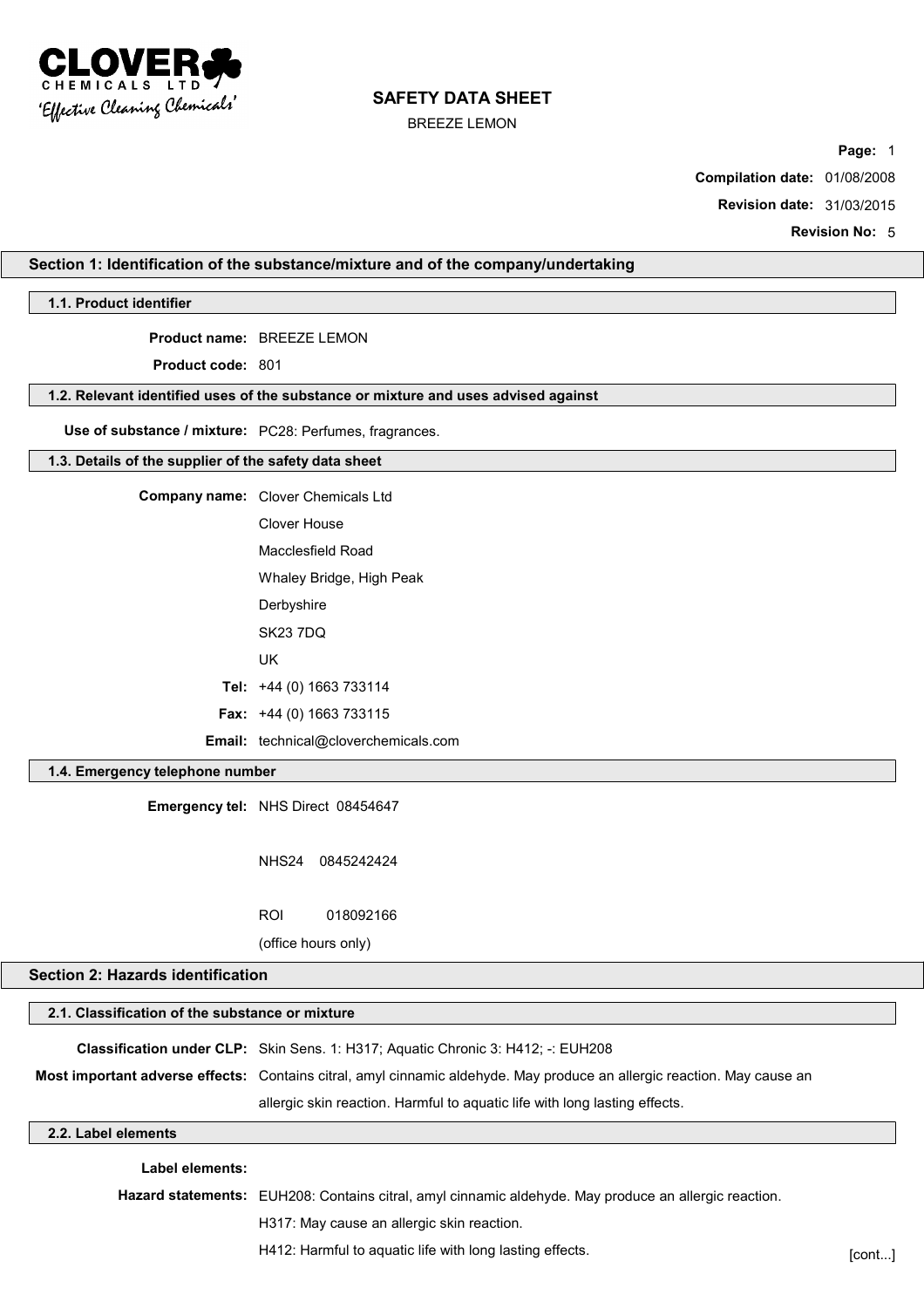BREEZE LEMON

**Signal words:** Warning **Hazard pictograms:** GHS07: Exclamation mark **Precautionary statements:** P102: Keep out of reach of children. P280: Wear protective gloves. P302+352: IF ON SKIN: Wash with plenty of water/water. P273: Avoid release to the environment. P333+313: If skin irritation or rash occurs: Get medical attention. **2.3. Other hazards**

**PBT:** This product is not identified as a PBT/vPvB substance.

## **Section 3: Composition/information on ingredients**

**3.2. Mixtures**

## **Hazardous ingredients:**

## LIMONENE ( CITRUS DULCIS )

| <b>EINECS</b> | CAS           | PBT/WEL                                                                                                                                 | <b>CLP Classification</b>                                                                                                                                                                                                        | Percent   |
|---------------|---------------|-----------------------------------------------------------------------------------------------------------------------------------------|----------------------------------------------------------------------------------------------------------------------------------------------------------------------------------------------------------------------------------|-----------|
| 232-433-8     | 8028-48-6     | Flam. Liq. 3: H226; Aquatic Acute 1:<br>H400; Aquatic Chronic 1: H410; Skin Irrit.<br>2: H315; Skin Sens. 1: H317; Asp. Tox.<br>1: H304 |                                                                                                                                                                                                                                  | $1 - 10%$ |
| <b>CITRAL</b> |               |                                                                                                                                         |                                                                                                                                                                                                                                  |           |
| 226.304.6     | $5302.40 - 5$ |                                                                                                                                         | $Q\$ in Irrit $Q_1$ H $Q_1$ $Q_2$ $Q_3$ $Q_4$ $Q_5$ $Q_6$ $Q_7$ $Q_8$ $Q_9$ $Q_1$ $Q_2$ $Q_3$ $Q_4$ $Q_5$ $Q_7$ $Q_8$ $Q_9$ $Q_9$ $Q_1$ $Q_2$ $Q_3$ $Q_4$ $Q_5$ $Q_7$ $Q_8$ $Q_9$ $Q_9$ $Q_9$ $Q_9$ $Q_9$ $Q_9$ $Q_9$ $Q_9$ $Q_$ | <10/2     |

| 220-394-0              | ົບວອ∠-4∪-ບ |   | $S$ KIII IIIII. 2. HJ $S$ I $S$ , SKIII SEIIS. T. HJ $T$ | $\sim$ 170 |
|------------------------|------------|---|----------------------------------------------------------|------------|
| AMYL CINNAMIC ALDEHYDE |            |   |                                                          |            |
| 800-696-6              | 78805-96-6 | - | Skin Sens. 1: H317; Aguatic Chronic 2:<br>H411           | $< 1\%$    |

# **Section 4: First aid measures**

| 4.1. Description of first aid measures                           |                                                                                                                    |  |
|------------------------------------------------------------------|--------------------------------------------------------------------------------------------------------------------|--|
|                                                                  | <b>Skin contact:</b> Rinse skin with water.                                                                        |  |
|                                                                  | <b>Eye contact:</b> Bathe the eye with running water for 15 minutes. Consult a doctor.                             |  |
|                                                                  | <b>Ingestion:</b> Wash out mouth with water. If conscious, give half a litre of water to drink immediately. Give 1 |  |
|                                                                  | cup of water to drink every 10 minutes. Transfer to hospital as soon as possible.                                  |  |
|                                                                  | <b>Inhalation:</b> Consult a doctor.                                                                               |  |
| 4.2. Most important symptoms and effects, both acute and delayed |                                                                                                                    |  |
|                                                                  |                                                                                                                    |  |

**Skin contact:** There may be mild irritation at the site of contact.

**Eye contact:** There may be irritation and redness.

**Ingestion:** There may be irritation of the throat.

**Page:** 2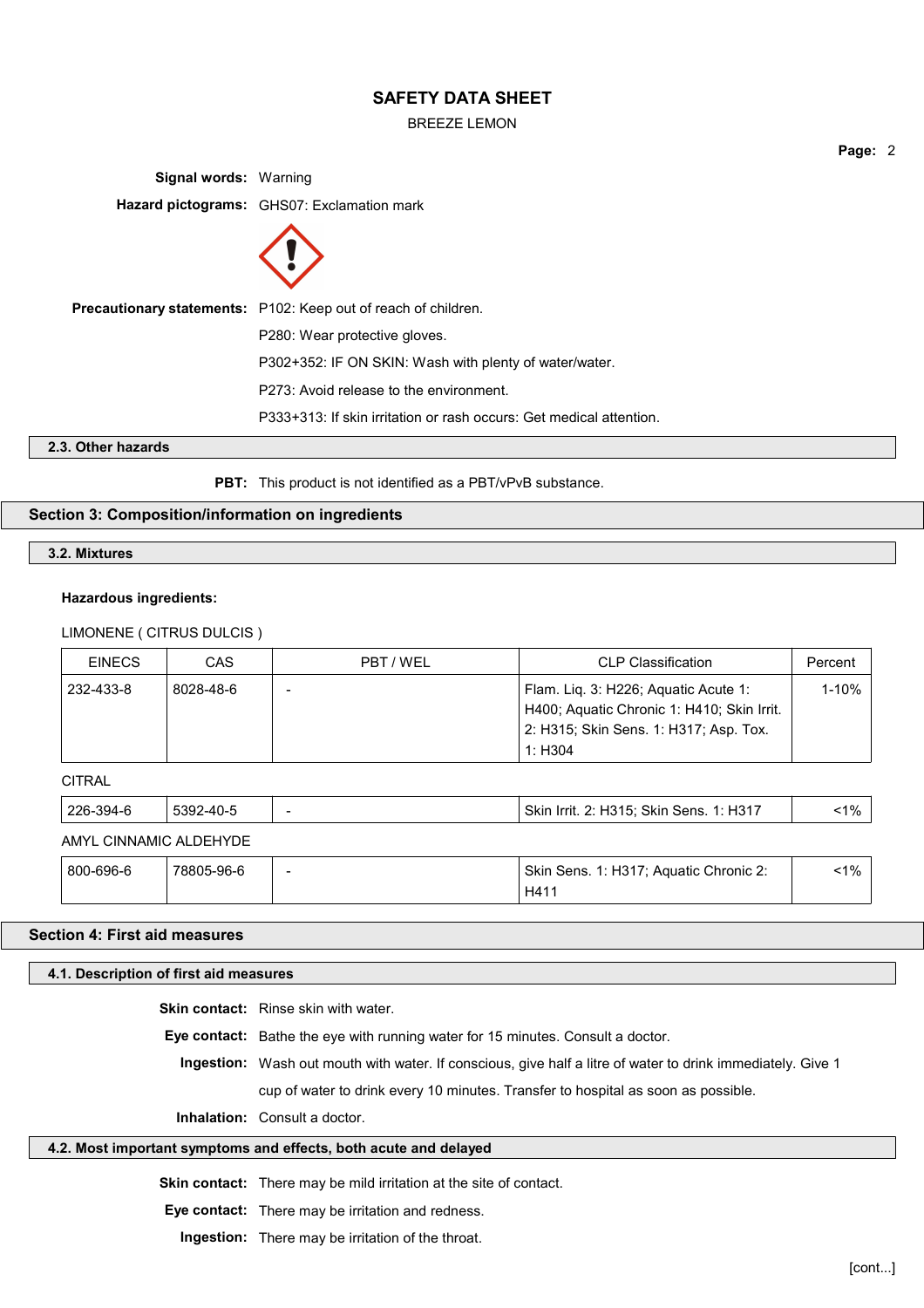#### BREEZE LEMON

**Inhalation:** No symptoms.

#### **4.3. Indication of any immediate medical attention and special treatment needed**

**Immediate / special treatment:** Not applicable.

#### **Section 5: Fire-fighting measures**

**5.1. Extinguishing media**

**Extinguishing media:** Water.

#### **5.2. Special hazards arising from the substance or mixture**

**Exposure hazards:** In combustion emits toxic fumes of carbon dioxide / carbon monoxide.

#### **5.3. Advice for fire-fighters**

**Advice for fire-fighters:** Wear self-contained breathing apparatus. Wear protective clothing to prevent contact with

skin and eyes.

# **Section 6: Accidental release measures**

## **6.1. Personal precautions, protective equipment and emergency procedures**

**Personal precautions:** Refer to section 8 of SDS for personal protection details. Turn leaking containers leak-side up to prevent the escape of liquid.

### **6.2. Environmental precautions**

**Environmental precautions:** Do not discharge into drains or rivers. Contain the spillage using bunding.

#### **6.3. Methods and material for containment and cleaning up**

**Clean-up procedures:** Transfer to a suitable container.

#### **6.4. Reference to other sections**

**Reference to other sections:** Refer to section 8 of SDS.

## **Section 7: Handling and storage**

## **7.1. Precautions for safe handling**

**Handling requirements:** Avoid direct contact with the substance.

# **7.2. Conditions for safe storage, including any incompatibilities**

**Storage conditions:** Store in a cool, well ventilated area. Keep container tightly closed.

**Suitable packaging:** Polyethylene.

**7.3. Specific end use(s)**

**Specific end use(s):** No data available.

## **Section 8: Exposure controls/personal protection**

**8.1. Control parameters**

**Workplace exposure limits:** No data available.

**Page:** 3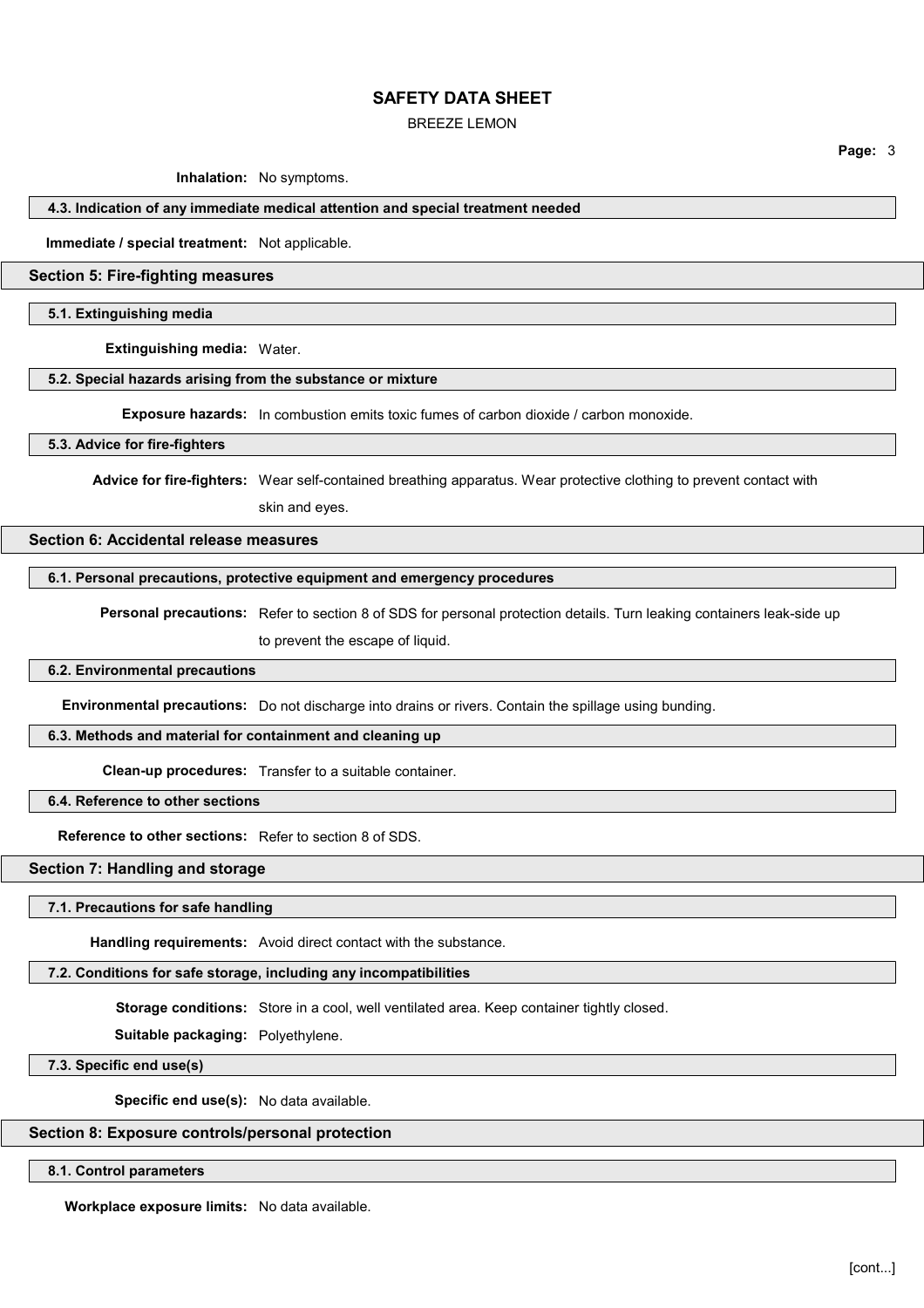#### BREEZE LEMON

**Page:** 4

| <b>DNEL/PNEC Values</b>                                    |                                                              |                          |
|------------------------------------------------------------|--------------------------------------------------------------|--------------------------|
|                                                            | <b>DNEL / PNEC</b> No data available.                        |                          |
| 8.2. Exposure controls                                     |                                                              |                          |
|                                                            | Respiratory protection: Respiratory protection not required. |                          |
|                                                            | Hand protection: Protective gloves. Gloves (oil-resistant).  |                          |
|                                                            | Eye protection: Safety glasses. Ensure eye bath is to hand.  |                          |
| Section 9: Physical and chemical properties                |                                                              |                          |
| 9.1. Information on basic physical and chemical properties |                                                              |                          |
|                                                            |                                                              |                          |
| <b>State: Liquid</b>                                       |                                                              |                          |
|                                                            | <b>Colour: Colourless</b>                                    |                          |
|                                                            | <b>Odour:</b> Sweet-smelling                                 |                          |
| Evaporation rate: Moderate                                 |                                                              |                          |
|                                                            | <b>Oxidising:</b> Non-oxidising (by EC criteria)             |                          |
| Solubility in water: Soluble                               |                                                              |                          |
|                                                            | Viscosity: Non-viscous                                       |                          |
| Boiling point/range°C: 100                                 | Melting point/range°C: 0                                     |                          |
| Flammability limits %: lower: Not applicable.              |                                                              | upper: Not applicable.   |
| Part.coeff. n-octanol/water: Not applicable.               | Autoflammability°C: Not applicable.                          |                          |
| Vapour pressure: Not applicable.                           | Relative density: 1.01                                       |                          |
| pH: 7                                                      |                                                              | VOC g/l: Not applicable. |

**9.2. Other information**

**Other information:** No data available.

## **Section 10: Stability and reactivity**

**10.1. Reactivity**

**Reactivity:** Stable under recommended transport or storage conditions.

**10.2. Chemical stability**

**Chemical stability:** Stable under normal conditions.

## **10.3. Possibility of hazardous reactions**

**Hazardous reactions:** Hazardous reactions will not occur under normal transport or storage conditions.

**10.4. Conditions to avoid**

**10.5. Incompatible materials**

**10.6. Hazardous decomposition products**

**Haz. decomp. products:** In combustion emits toxic fumes of carbon dioxide / carbon monoxide.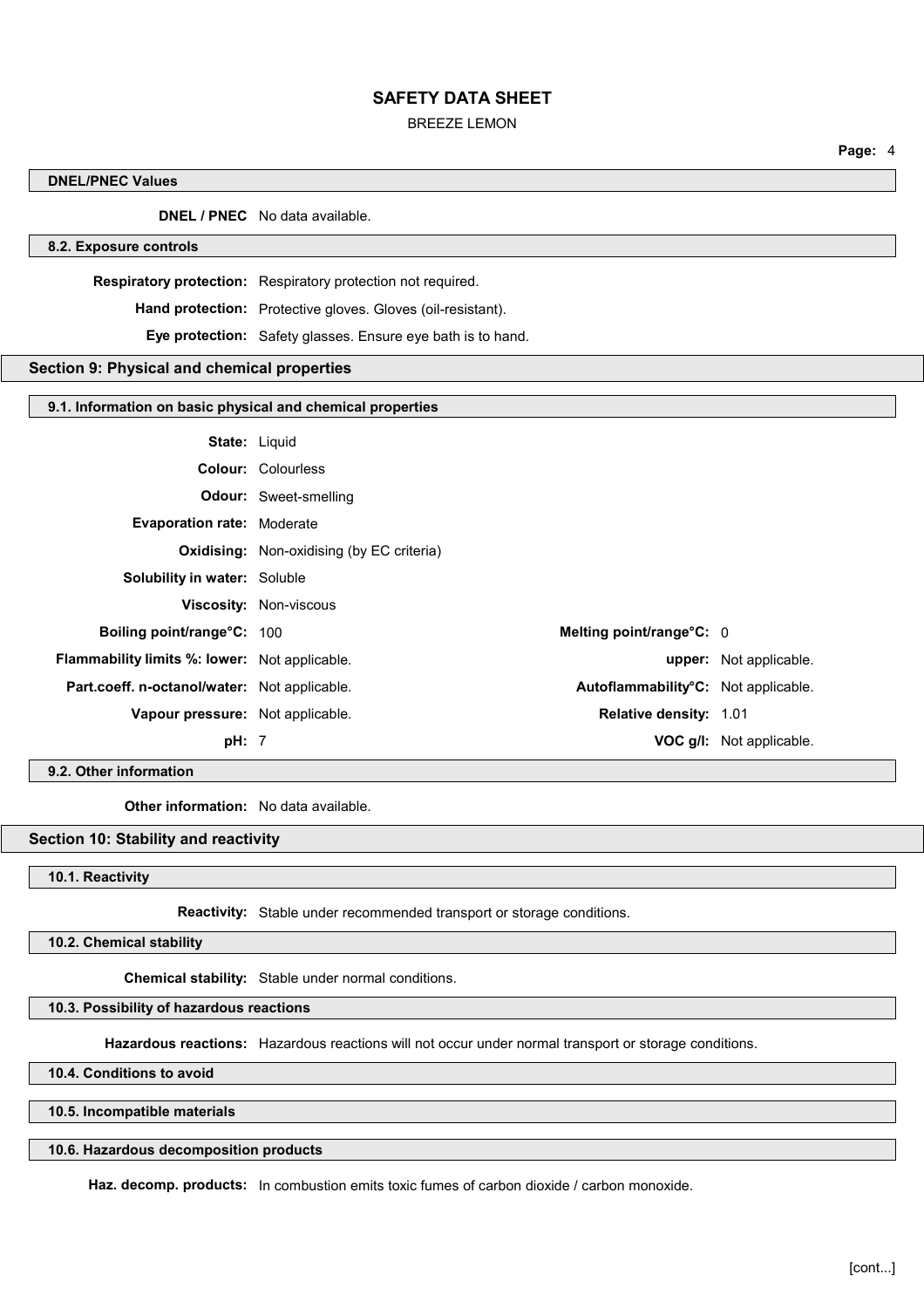BREEZE LEMON

#### **Section 11: Toxicological information**

#### **11.1. Information on toxicological effects**

## **Hazardous ingredients:**

**CITRAL**

| <b>IPR</b>         | <b>RAT</b> | LD50 | 460  | mg/kg |
|--------------------|------------|------|------|-------|
| ORL                | <b>MUS</b> | LD50 |      | gm/kg |
| $\overline{O}$ ORL | <b>RAT</b> | LD50 | 4960 | mg/kg |

#### **Relevant hazards for substance:**

| Hazaro                                | Route      | Basis                      |
|---------------------------------------|------------|----------------------------|
| .<br>⊧sensitisation<br>.piratorv/skin | <b>DRM</b> | calculated<br>. Hazardous: |

#### **Symptoms / routes of exposure**

**Skin contact:** There may be mild irritation at the site of contact.

**Eye contact:** There may be irritation and redness.

**Ingestion:** There may be irritation of the throat.

**Inhalation:** No symptoms.

## **Section 12: Ecological information**

#### **12.1. Toxicity**

**Ecotoxicity values:** No data available.

#### **12.2. Persistence and degradability**

**Persistence and degradability:** Biodegradable. The surfactants contained in this preperation comply with the biodegradability

criteria as laid down in regulation (EC) No.648/2004 on detergents.

#### **12.3. Bioaccumulative potential**

**Bioaccumulative potential:** No bioaccumulation potential.

**12.4. Mobility in soil**

**Mobility:** Soluble in water.

## **12.5. Results of PBT and vPvB assessment**

**PBT identification:** This product is not identified as a PBT/vPvB substance.

**12.6. Other adverse effects**

**Other adverse effects:** Negligible ecotoxicity.

#### **Section 13: Disposal considerations**

## **13.1. Waste treatment methods**

**Disposal of packaging:** Dispose of as normal industrial waste.

**NB:** The user's attention is drawn to the possible existence of regional or national regulations regarding disposal. **[cont...]** *cont...***]** *cont...***]** *cont...***]** 

**Page:** 5